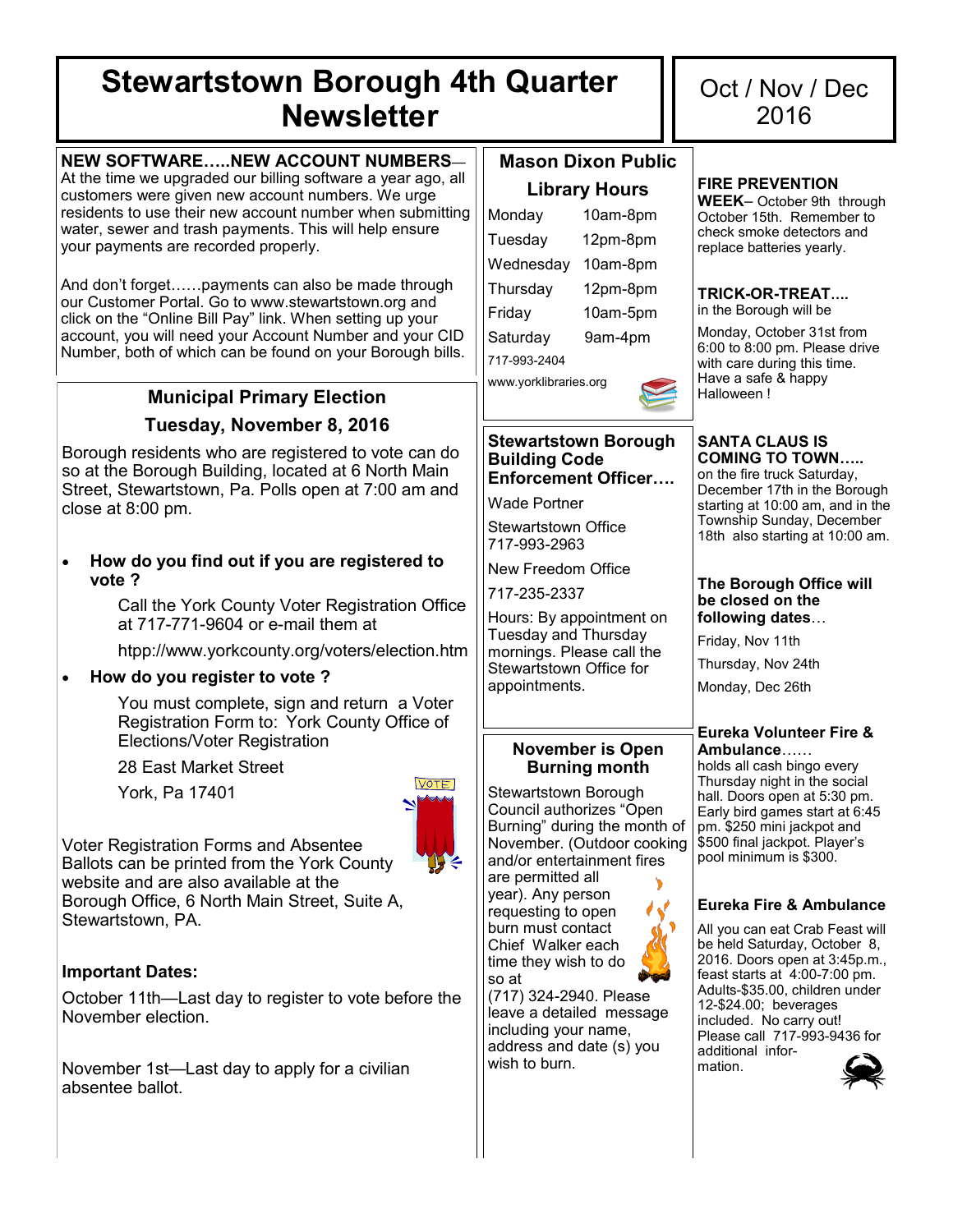# **Page 2** | | Stewartstown Borough 4th Quarter Newsletter



## **ANNUAL STEWARTSTOWN FALL FEST**

**Stfallfestival.com**



# **Stewartstown Community Grounds– October 8th, 2016, 9:00 am to 4:00 pm. 16 College Avenue, Stewartstown, Pa 17363**

The Lions, Lioness Clubs and HARP are co-sponsoring a nonprofit festival to raise money to benefit nonprofit organizations of Stewartstown.

| <b>Activities include</b>                |           | Food                   |                | <b>Fine Arts &amp; Crafts</b> |  |
|------------------------------------------|-----------|------------------------|----------------|-------------------------------|--|
| <b>Bounce House</b>                      |           | <b>Crab Cakes</b>      |                | Chainsaw Art                  |  |
| <b>Games &amp; Critters</b>              |           | <b>Funnel Cakes</b>    |                | Jewelry                       |  |
| Helicopter Rides (additional cost)       |           | <b>French Fries</b>    |                | Pottery                       |  |
| <b>Fire Engine Rides</b>                 |           | Pit Beef, Ham & Turkey |                | <b>Wood Carvings</b>          |  |
| <b>Wrecking Ball</b>                     |           | Pizza                  |                | <b>Stained Glass Art</b>      |  |
| <b>Music</b>                             |           | <b>Walking Tacos</b>   |                | and MORE!                     |  |
| <b>Pumpkin Painting</b>                  |           | Lions Chicken BBQ      |                |                               |  |
| <b>Scarecrow Stuffing</b>                |           | and MORE!              |                |                               |  |
| <b>Dance Performances</b>                |           |                        |                |                               |  |
| <b>Events Schedule</b>                   | Morning   |                        | <u>Time</u>    |                               |  |
| <b>Ellis Woodward</b>                    |           |                        | 10 am-12 pm    |                               |  |
| <b>MGM Dance Studio</b>                  |           |                        | 10 am-12 pm    |                               |  |
| Fire Engine Rides                        |           |                        | 11 am-TBD      |                               |  |
|                                          | Afternoon |                        |                |                               |  |
| <b>EMC Performing Arts Studio</b>        |           |                        | 12 $pm-4$ $pm$ |                               |  |
| <b>Blynd Ambition</b>                    |           |                        | 12 $pm-4$ $pm$ |                               |  |
| Ravens Mascot Poe'                       |           |                        | 1 $pm-2$ pm    |                               |  |
|                                          | All Day   |                        |                |                               |  |
| Fine Arts & Crafts                       |           |                        | $9$ am $-4$ pm |                               |  |
| <b>York Revolution Mascot 'Downtown'</b> |           |                        | $9$ am $-4$ pm |                               |  |
|                                          |           |                        |                |                               |  |

# **EVENT CONTACT: Hopewell Area Recreation and Parks (HARP) Phone: 717-993-2255**

**or Email [info@harp](mailto:info@harp-online.org)-online.org**



**H.O.P.E. Holiday Craft & Vendor Show—Shop with H.O.P.E. for a cause Saturday, October 22, 2016 8:30 am to 2:00 pm.**

New Freedom Community Building @ 150 East Main Street, New Freedom, PA 17349

Admission– 2 cans of food for the food pantry or donation to H.O.P.E.

50+ crafters & Vendors with many holiday gift ideas / Chinese Auction-Raffle

Delicious food provided by Tasteful Occasions Catering with a portion of proceeds to H.O.P.E.

Proceeds from this benefit will go to H.O.P.E. (Help for oncology problems and emotional support)

For more information please call 717-309-3824

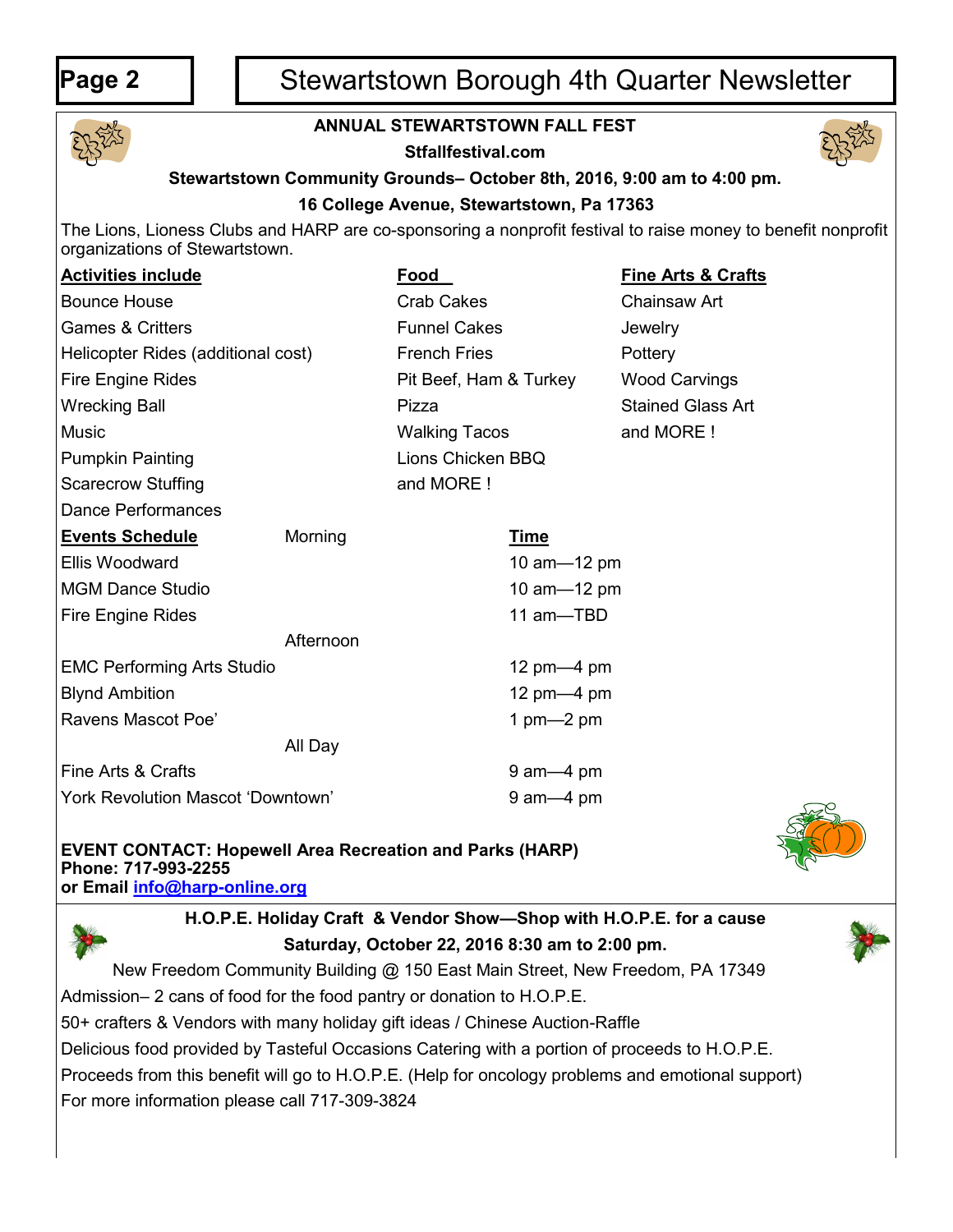# **Stewartstown Borough 4th Quarter Newsletter**

**ORDINANCE REMINDERS……**

**Snow Removal Ordinance**

993-8286.

Badge.

**Page 3**

**IMPORTANT !!!!** Stewartstown Borough is requesting customers to NOT flush **wipes** down the toilet. **Baby wipes, floor-cleaning wipes, other disposable wipes,** 

#### **even "flushable" wipes and feminine hygiene items all can cause major headaches and costs in a sewer system.** These products can particularly cause pumps to clog and sewage to back-up. **The costs of clogging pumps or even upgrading of pumps are ultimately a sewage customer cost.** In addition to wipes and "flushable" wipes, customers are again requested to not dispose of **fats, oils and grease down household drains and plumbing**. These materials should be collected and disposed of with regular trash. **Stewartstown Borough Treatment Plant swdept@stewartstown.org 717-993-6463** Snow must be cleared to create a safe path on sidewalks within **48 hours** after the snowfall. In the event that snow or ice cannot be removed without likelihood of damage to sidewalks, owner/resident shall cause enough sand or other material to be put on the sidewalk to make travel reasonably safe must also be made within 48 hours after the snowfall. **Snow Emergency Ordinance** All streets within the Borough are considered Snow Emergency Routes. During Phase I, there is no parking on all borough streets including state roads. During Phase II, all traffic is prohibited on all borough streets and state roads. Snow emergencies can be found on channels 8, 21 and 43. Any questions may be directed to the Southern Regional Police Department at 717-235-3944. **MyRuralRadio.com Fall Music Fest 8 at Naylor Wine Cellars / 4069 Vineyard Rd., Stewartstown Saturday, October 8, 2016**  Gates open at 10:30 am. Music from 10 am to 11 pm. Fireworks at dusk (weather permitting) 12+ bands, hayrides, pony rides, pumpkin painting, face painting, wine tours, wine tastings, grape stomping, food, fireworks and MUCH more ! General admission- \$15.00 / 15 and under are free. MyRuralRadio.com Fall Music Festival is a charity event and proceeds generated go towards operating expenses of the station and to the Eureka Volunteer Fire Department, Friendship Outreach International and the Mason Dixon Community Services Group. **Join Cub Scout Pack 156 and experience the fun of cub Scouting** The Pack is always glad to receive new members of any age, with or without scouting experience. The Cub Scouting Program is constructed to help boys develop practical and mental skills, both in a group setting and as individuals working with family, but most of all it is fun ! For more information contact Gina Kreh @ **TIGER CUBS**– is for the youngest boys, generally first graders, who work with a parent or other adult partner to earn the Bobcat Rank and Tiger Cub Badge. **WOLF CUBS**– Second grade boys graduate into a wolf den. They go to weekly den meetings on their own, but their families still help them work toward their Wolf Badge. **BEAR CUBS–** Boys in the third grade are members of the Bear Den. They also work with their families to do the requirements for the Bear **WEBELOS SCOUTS**– Boys in the fourth and fifth grades become Webelos Scouts. Webelos Scouts do more advanced activities to get ready to graduate into Boy Scouting. **Electronics Recycling Program relocated to Blackbridge Road** Beginning in August, the York County Solid Waste Authority relocated its residential electronics recycling program from Flour Mill Road to the contractor parking area located directly across the street from the York County Resource Recovery Center on Blackbridge Road in Manchester Township. The weekly program is free and open to York County residents **ONLY** every Tuesday, Wednesday and Thursday from 3:00 pm to 6:30 pm. The Electronics Recycling Program collection site is being relocated due to the start of construction of an Ash Processing and Recycling Facility. **Holiday Trash Schedule** Thanksgiving—Tuesday, Nov. 22 & Saturday, Nov. 26 Christmas—normal, Tues (12/27) & Fri, (12/30) New Years—normal, Tues (1/3/17) & Fri, (1/7/17)